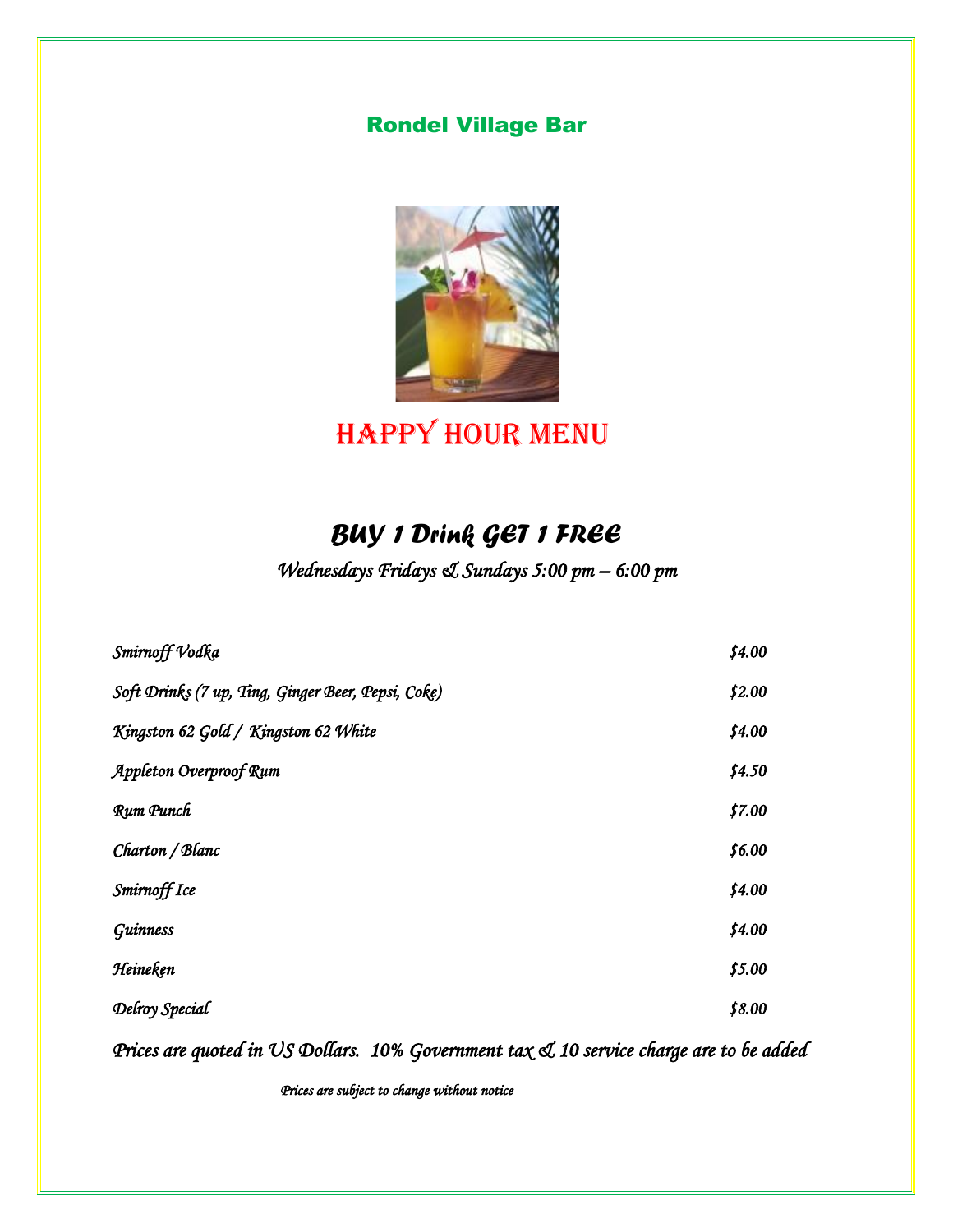# **Rondel Village Restaurant**

## *Buffalo 10 pc Wings & Free Appetizer \$15.00*

 *6 Pk Cold Red Stripe Beer (Bucket) - \$18.00*

**Happy Hour Appetizer Menu**

### *BUY 1 item GET Second item Half Off*

*Wednesdays Fridays & Sundays 5:00 pm – 6:00 pm* 

 *Ripe Banana Wrapped in Bacon* 

*One of Jamaica's favorite snacks, fried and served with herb tomato sauce - \$6.00* 

*Jerk Chicken Wings* 

*Jamaican style smoked jerk wings with rosemary jerk sauce - \$7.00* 

*Crispy Spring Rolls* 

*Choice of Beef, Chicken or Vegetables, served with light soya dip - \$6.00* 

### *Tortilla Chips*

*Served with Guacamole Salsa / Chunky salsa / Con Queso - \$5.00* 

#### *Pizza*

*Cheese / Vegetarian Pizza - \$15.00 Pepperoni / Jerk Chicken Pizza - \$16.00 Lobster / Shrimp Pizza - \$20.00* 

*Prices quoted in US Dollars. 10% Government tax & 10% Service charged to be added* 

 *Prices are subject to change without notice*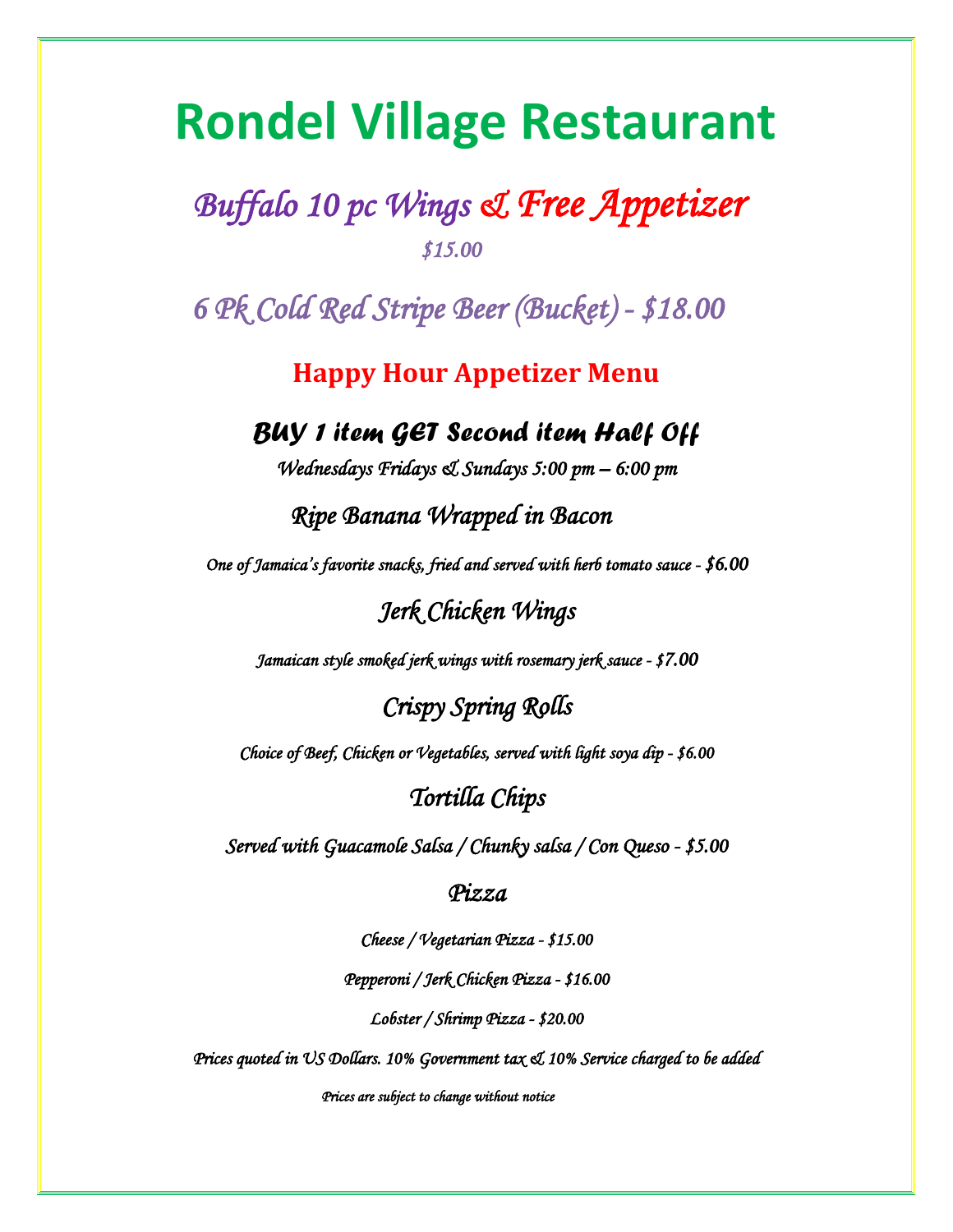